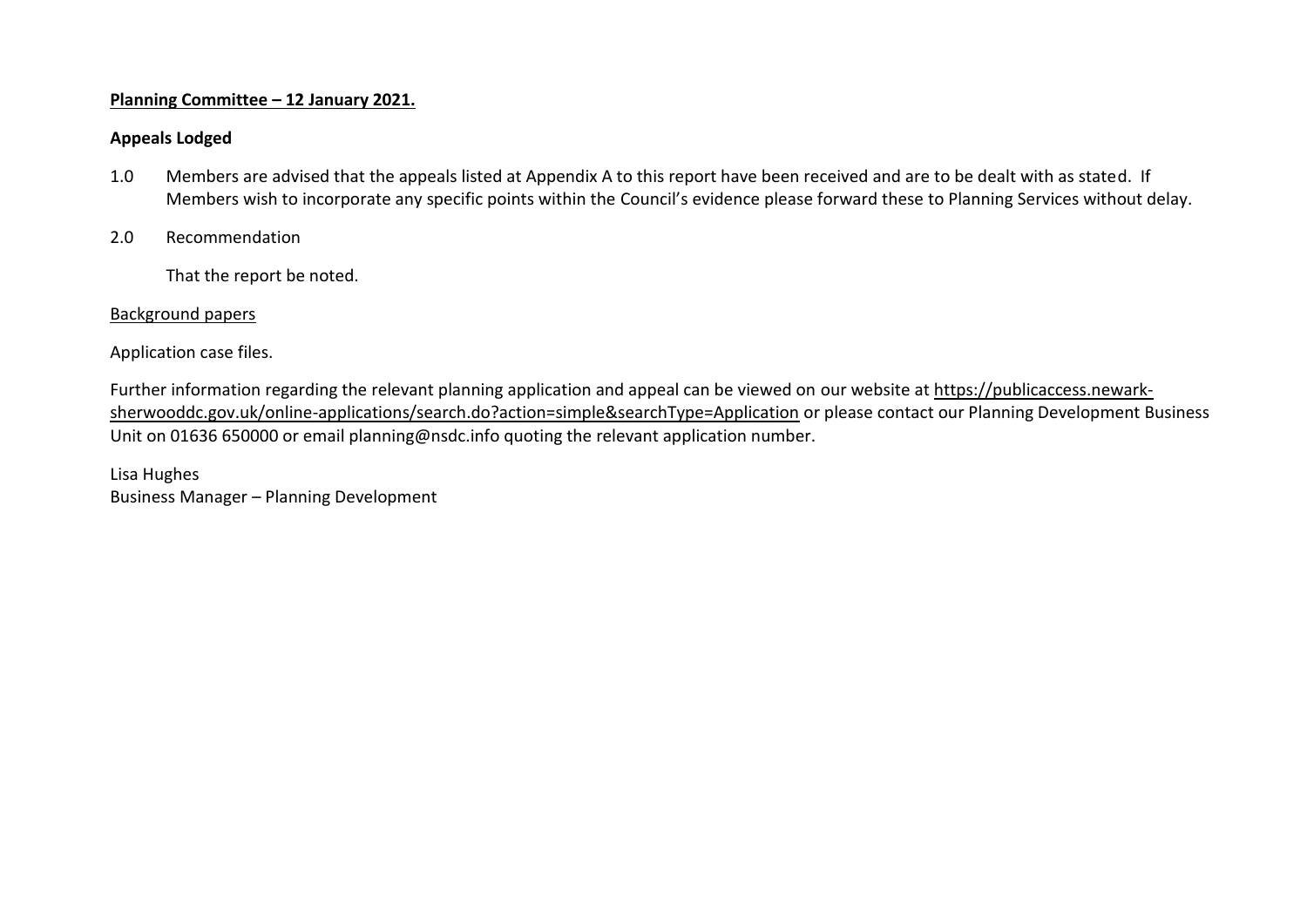## **Appendix A: Appeals Lodged (received between 13 November and 21 December 2020)**

| <b>Appeal reference</b> | <b>Application number</b> | <b>Address</b>         | Proposal                | Procedure                     | <b>Appeal against</b>  |
|-------------------------|---------------------------|------------------------|-------------------------|-------------------------------|------------------------|
| APP/B3030/D/20/3259084  | 20/00870/FUL              | 75 Gainsborough Road   | Householder             | <b>Fast Track Appeal</b>      | Refusal of a planning  |
|                         |                           | Winthorpe              | application for loft    |                               | application            |
|                         |                           | Newark On Trent        | conversion, raising a   |                               |                        |
|                         |                           | <b>NG24 2NR</b>        | lower part of the roof  |                               |                        |
|                         |                           |                        | to match existing       |                               |                        |
|                         |                           |                        | higher roof.            |                               |                        |
|                         |                           |                        | replacement of          |                               |                        |
|                         |                           |                        | existing porch to       |                               |                        |
|                         |                           |                        | match existing house    |                               |                        |
|                         |                           |                        | (resubmission)          |                               |                        |
| APP/B3030/D/20/3263190  | 20/01201/FUL              | 9 Marriott Lane        | Householder             | <b>Fast Track Appeal</b>      | Refusal of a planning  |
|                         |                           | Blidworth              | application for         |                               | application            |
|                         |                           | <b>NG210QF</b>         | proposed first floor    |                               |                        |
|                         |                           |                        | balcony to rear of      |                               |                        |
|                         |                           |                        | property                |                               |                        |
| APP/B3030/W/20/3259907  | 20/01168/FUL              | $2 - 4$                | Retention of security   | Written Representation        | Refusal of a planning  |
|                         |                           | <b>Balderton Gate</b>  | shutters                |                               | application            |
|                         |                           | Newark On Trent        | (retrospective)         |                               |                        |
|                         |                           | <b>NG24 1UE</b>        |                         |                               |                        |
| APP/B3030/C/20/3259924  | 19/00224/ENF              | <b>Smiths Discount</b> | Without planning        | Written Representation        | Service of Enforcement |
|                         |                           | <b>Jewellers</b>       | permission, the         |                               | <b>Notice</b>          |
|                         |                           | 2 - 4 Balderton Gate   | installation of a box   |                               |                        |
|                         |                           | Newark On Trent        | security shutter on the |                               |                        |
|                         |                           | <b>NG24 1UE</b>        | exterior (front) of the |                               |                        |
|                         |                           |                        | building,               |                               |                        |
| APP/B3030/F/20/3259928  | 19/00224/ENF              | <b>Smiths Discount</b> | <b>Without Listed</b>   | <b>Written Representation</b> | Service of Enforcement |
|                         |                           | <b>Jewellers</b>       | Building Consent, the   |                               | <b>Notice</b>          |
|                         |                           | 2 - 4 Balderton Gate   | installation of a box   |                               |                        |
|                         |                           | Newark On Trent        | security shutter on the |                               |                        |
|                         |                           | <b>NG24 1UE</b>        | exterior (front) of the |                               |                        |
|                         |                           |                        | building.               |                               |                        |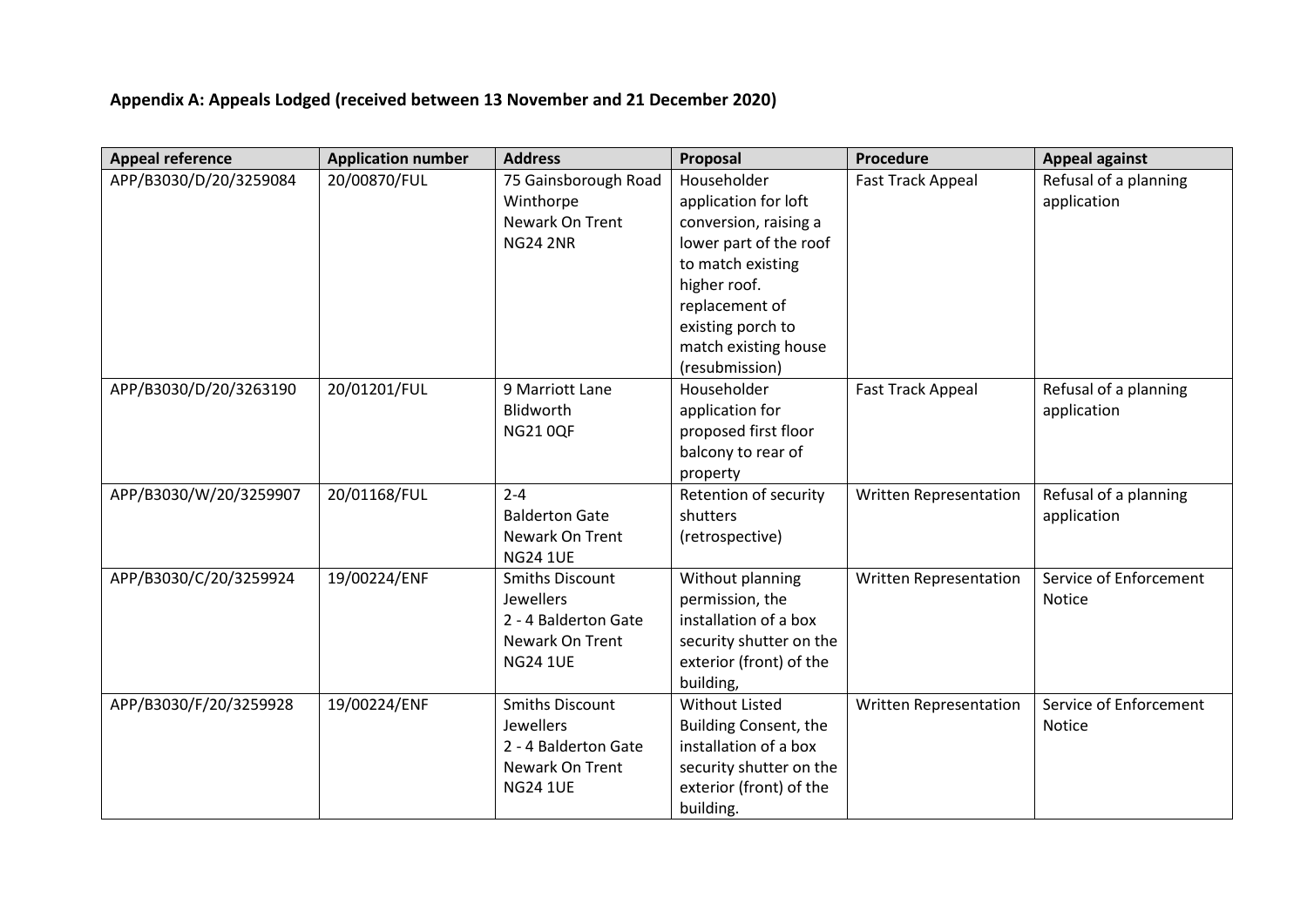| <b>Appeal reference</b> | <b>Application number</b> | <b>Address</b>         | Proposal                      | Procedure                     | <b>Appeal against</b>  |
|-------------------------|---------------------------|------------------------|-------------------------------|-------------------------------|------------------------|
| APP/B3030/W/20/3260763  | 20/00476/FUL              | <b>Signal Box</b>      | Careful dismantling of        | <b>Written Representation</b> | Refusal of a planning  |
|                         |                           | Middle Lane            | signal box and its re-        |                               | application            |
|                         |                           | Morton                 | erection on the Vale          |                               |                        |
|                         |                           |                        | Of Berkeley railway,          |                               |                        |
|                         |                           |                        | Gloucestershire               |                               |                        |
| APP/B3030/C/20/3261210  | 19/00348/ENF              | <b>Field Reference</b> | Appeal against -              | Written Representation        | Service of Enforcement |
|                         |                           | Number 8037            | Without planning              |                               | <b>Notice</b>          |
|                         |                           | <b>Main Street</b>     | permission                    |                               |                        |
|                         |                           | Upton                  | 'development'                 |                               |                        |
|                         |                           |                        | consisting of the             |                               |                        |
|                         |                           |                        | erection of a building        |                               |                        |
|                         |                           |                        | (agricultural) and            |                               |                        |
|                         |                           |                        | concrete base, as             |                               |                        |
|                         |                           |                        | shown on photograph           |                               |                        |
|                         |                           |                        | 1                             |                               |                        |
| APP/B3030/W/20/3261489  | 20/00253/FUL              | Stonewold              | Demolition of existing        | Written Representation        | Refusal of a planning  |
|                         |                           | <b>Gravelly Lane</b>   | dwelling and garages.         |                               | application            |
|                         |                           | Fiskerton              | Construction of new 5         |                               |                        |
|                         |                           | <b>NG25 0UW</b>        | bedroom dwelling and          |                               |                        |
|                         |                           |                        | self-contained 1              |                               |                        |
|                         |                           |                        | bedroom annex with            |                               |                        |
|                         |                           |                        | associated hard and           |                               |                        |
|                         |                           |                        | soft landscaping              |                               |                        |
| APP/B3030/W/20/3262031  | 20/00879/FUL              | Land North Of Cherry   | Proposed Erection of          | Written Representation        | Refusal of a planning  |
|                         |                           | View                   | <b>Single Storey Dwelling</b> |                               | application            |
|                         |                           | <b>Bilsthorpe Road</b> | and Garage                    |                               |                        |
|                         |                           | Eakring                |                               |                               |                        |
|                         |                           | <b>NG22 0DG</b>        |                               |                               |                        |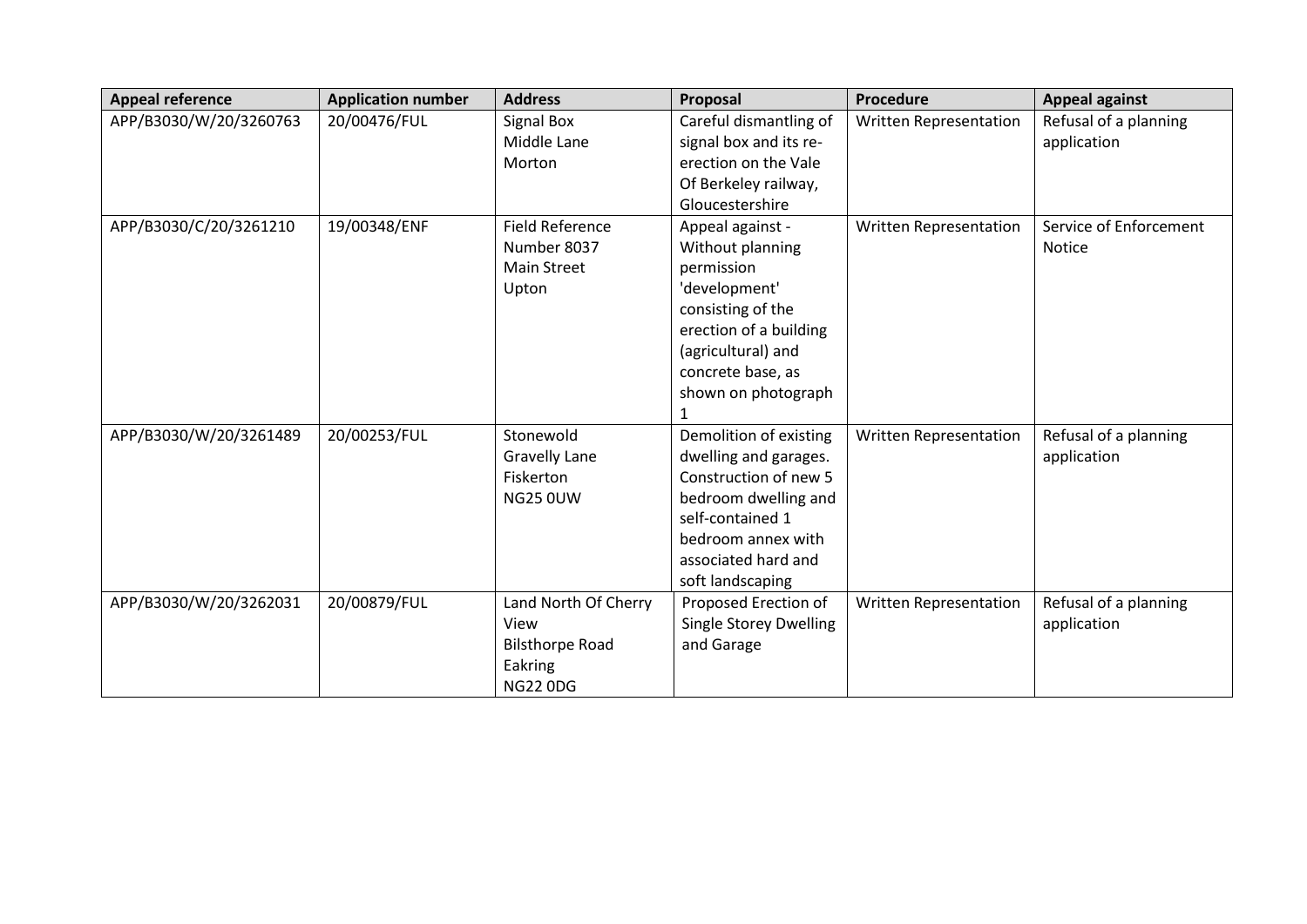| <b>Appeal reference</b>    | <b>Application number</b> | <b>Address</b>                                                               | Proposal                                                                                                                                                   | <b>Procedure</b>              | <b>Appeal against</b>                   |
|----------------------------|---------------------------|------------------------------------------------------------------------------|------------------------------------------------------------------------------------------------------------------------------------------------------------|-------------------------------|-----------------------------------------|
| APP/B3030/C/20/3261506     | 20/00018/ENF              | <b>Glebe Steading</b><br>Gonalston<br><b>NG147JA</b>                         | Without planning<br>permission,<br>development consisting<br>of the erection of a<br>building, shown on<br>photograph 1 and on<br>Plan B marked X          | Written Representation        | Service of Enforcement<br><b>Notice</b> |
| APP/B3030/W/20/3262263     | 19/02064/FUL              | Land Rear Of 49<br>The Ropewalk<br>Southwell                                 | Erection of 5 new<br>dwellings                                                                                                                             | <b>Written Representation</b> | Refusal of a planning<br>application    |
| APP/B3030/W/20/3262793     | 20/00498/FUL              | Daisy Cottage<br>88 Low Street<br>Collingham<br><b>NG237NL</b>               | Erect two storey<br>dwelling with existing<br>gate access from Low<br>Street, car parking, and<br>garden.                                                  | <b>Written Representation</b> | Refusal of a planning<br>application    |
| APP/B3030/W/20/3262898     | 20/01157/FULM             | Redroofs Farm<br><b>Great North Road</b><br>Weston<br><b>NG23 6TS</b>        | Construction of<br>agricultural building to<br>accommodate tractors<br>and implements with<br>secure workshop<br>(revised application of<br>19/01522/FULM) | Written Representation        | Refusal of a planning<br>application    |
| APP/B3030/W/20/32628<br>98 | 20/01157/FULM             | <b>Redroofs Farm</b><br><b>Great North Road</b><br>Weston<br><b>NG23 6TS</b> | Construction of<br>agricultural building to<br>accommodate tractors<br>and implements with<br>secure workshop<br>(revised application of<br>19/01522/FULM) | Written Representation        | Refusal of a planning<br>application    |